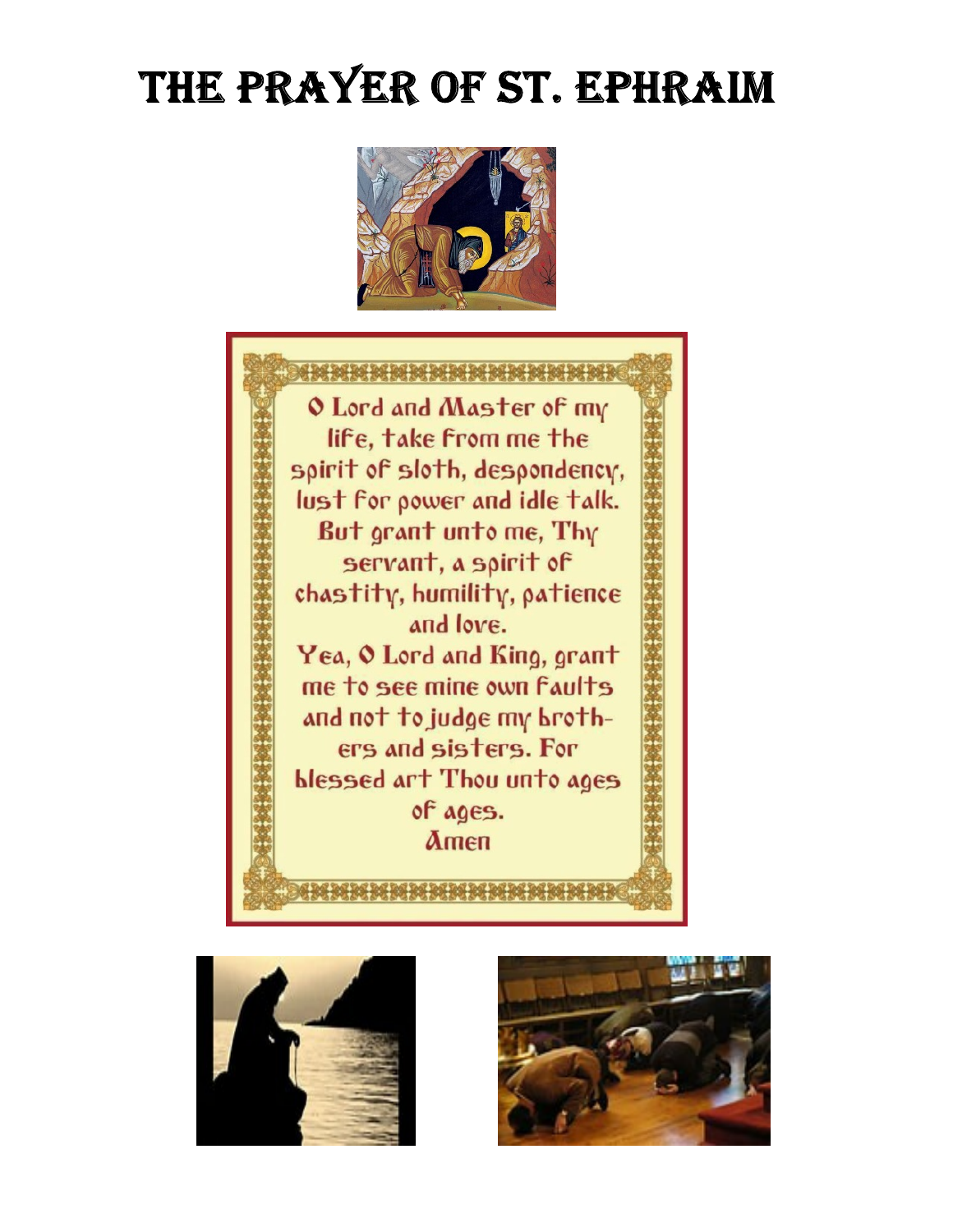

# Holy assumption Orthodox Church

**OCA - Diocese of the Midwest** V. Rev. Archpriest Andrew Bartek, Rector Parish Council President: Ron Royhab



**APRIL Bulletin Sponsor:** *Fr. Andrew in memory of my mother Dorothy on the occasion of her birthday*

#### *Liturgical & Events Schedule* **Sunday, April 17 / Palm Sunday**

 9:10 am: Hours/ Divine Liturgy / Social 6:00 pm: Bridegroom Matins

# **Monday, April 18 / Great & Holy Monday**

 9:30 am: Pre-Sanctified Liturgy 6:30 pm: Bridegroom Matins

# **Tuesday, April 19 / Great & Holy Tuesday**

 9:30 am: Pre-Sanctified Liturgy 6:30 pm: Bridegroom Matins

# **Wednesday, April 20 / Great & Holy Wednesday**

9:30 am: Pre-Sanctified Liturgy

 6:00 pm: Sacrament of Holy Unction *(NOTE:Please note the time change. Please fast as you would for Pre-Sanctified Liturgy. Also, please be prepared by receiving Holy Confession)*

# **Thursday, April 21 / Great & Holy Thursday**

 9:30 am: Vesperal Liturgy commemorating the Last Supper

 6:30 pm: Matins of Great & Holy Friday w/ the reading of the 12 Passion Gospels *(NOTE: We will be setting up the grave following the Service.)*

# **Friday, April 22 / Great & Holy Friday**

9:30 am: Royal Hours

- 3:00 pm: Burial Vespers
- 5:30 pm: Lamentations

# **Saturday, April 23 / Great & Holy Saturday**

4:00 pm: Vesperal Divine Liturgy

# **Sunday, April 24 / Pascha**

 8:00 am: Nocturns followed by Resurrection Matins, Paschal Hours, Divine Liturgy. Blessing of baskets after Liturgy will be followed by the Agape Meal (Meal of Love) in the Church basement.

> *110 E Main Street, Marblehead, OH 43440 Rectory 419-798-4591 / Cell 570-212-8747 <www.holyassumptionmarblehead.org> info@holyassumptionmarblehead.org*

### **SUNDAY APRIL 17, 2022 Gospel:** John 12: 1-18

**Epistle:** Philippines 4:4-9

# **Entry of our Lord into Jerusalem / Palm Sunday.**

Hieromartyr Simeon, Bishop in Persia, and those with him: Martyrs Abdechalas and Ananias the Presbyters, Usthazanes, Fusicus (Pusicius), Ascitrea, Azades the Eunuch, and many others. Martyr Adrian of Corinth. St. Agapitus, Pope of Rome. St. Acacius, Bishop of Melitene. Ven. Zosima, Abbot of Solovetsky Monastery. Uncovering of the Relics of Ven. Alexander Svirskii. Repose of Ven. Macarios of Corinth.

# **APRIL BULLETIN / CANDLE SPONSORS**

- **Bulletin**: (\$50) From Fr. Andrew for my mother, Dorothy, on the occasion of her birthday
- **Chandelier**: (\$50) From Laura Kovach in Memory of her mother Margaret / From Joe & Valerie in memory of LaVerne Schutt & Violet Bargdill
- **Altar Candles**: (\$50) From Fr. Andrew for my Godfather Andrew & Grandfather Matthias
- **Candles on the Tomb**: (\$25) From Fr. Andrew for His Eminence Archbishop John & Mitred Archpriest Basil (FP)
- **Eternal Light & Icon Screen**: (\$25) From Joe & Valerie for the health of Archpriest Andrew on the occasion of his birthday
- **Candles @ the Cross**: From Laura in memory of my mother Margaret & Russ
- **Candles @ St Tikhon's Icon**: For the Health of His Grace Bishop Matthias on the occasion of his birthday; For the Health of Tim & Cami & safety of Nicholas, Tikhon & Gleice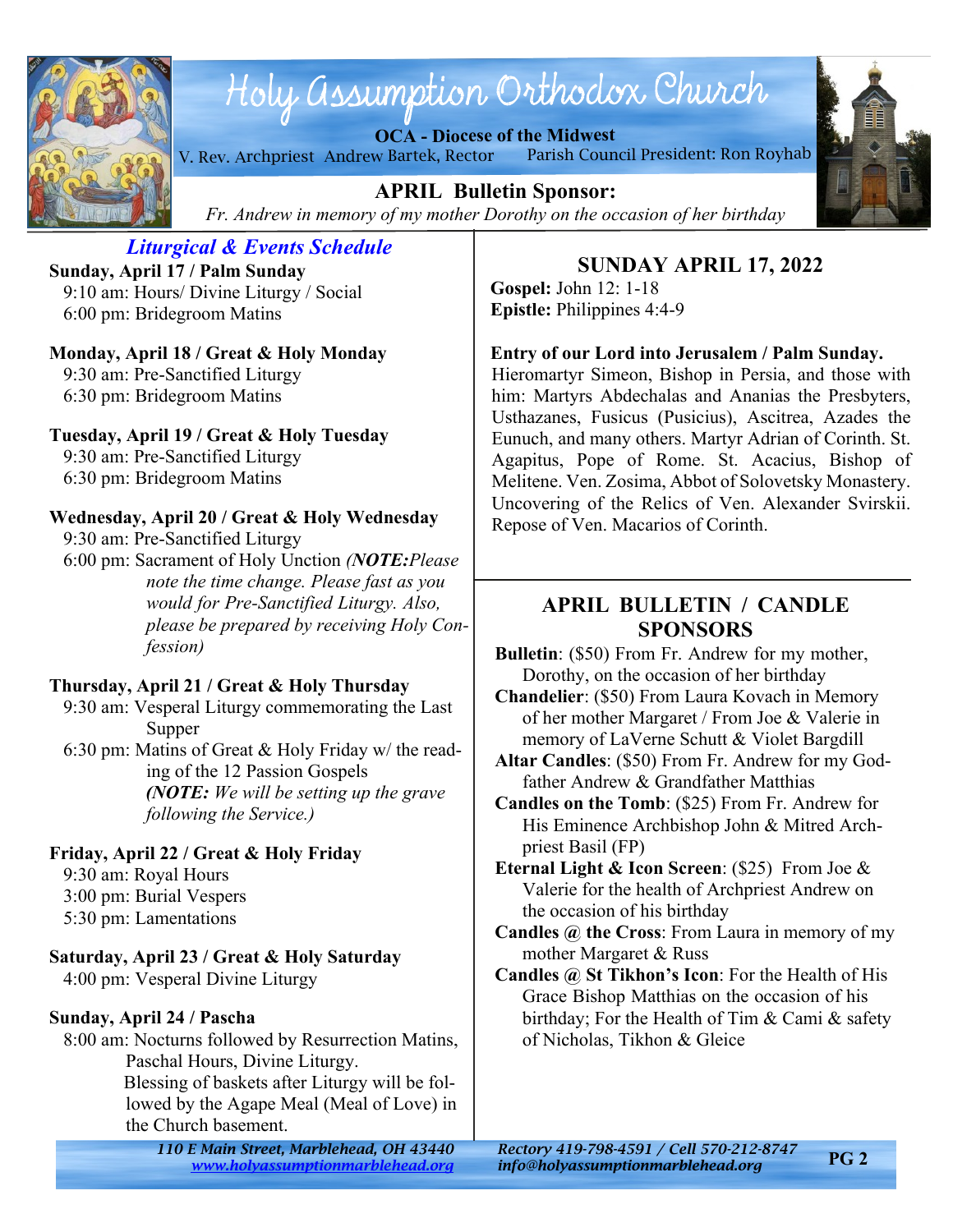# **APRIL: MONTHLY TITHE ONLY Goal Pledged per month: \$5,667 (average of \$1,307 per week)**

**April 3:** \$1,695 **April 10:** \$1,605 **TOTAL FOR MONTH:** \$3,300

# **APRIL: OTHER INCOME Goal for the month in this category: \$4,000 (Average \$923 a week)**

**April 3:** \$5 Vigils; \$20 donations; \$150 holy day donation; \$50 Chandelier; \$30 Candles at the cross **April 10**: \$35 Vigils; \$20 donations; \$200 Holy day donation; \$50 Bulletin; \$50 Chandelier; \$25 Candles on the tomb; \$50 Altar Candles; \$25 Eternal light; \$15 St Tikhon's Icon **TOTAL FOR MONTH**: \$725

# **APRIL: RESTRICTED FUND DONATIONS**

**April 3:** \$65 Building Restoration; \$50 Flower; \$20 Mission Boxes (March); \$10 St Vladimir Seminary (Feb); \$250 Lions Club (April) **April 10**: \$100; \$100 Cemetery; \$415 Flowers; \$100 Mission Boxes (March); \$50 Lions Club (April)

# *CATASTROPHIC RELIEF FUND*

Purpose of fund: To provide some small financial assistance to a parishioner, family member or community member who has suffered a catastrophic event.

Funds will be offered at the discretion & blessing of the Rector and the discretion of the Board.

This money can also be used for outreach programs in the parish. Thank you and God bless!

# **APRIL LITURGICAL ATTENDANCE**

**Wednesday, March 30**: 8 attended Pre-Sanctified **Friday, April 1**: 8 attended Akathist **Saturday, April 2**: 15 attended Mem. Sat (6 being guests) **Saturday, April 2**: 13 attended Vespers **Sunday, April 3**: 19 attended Liturgy (1 was a guest) 16 communicants **Wednesday, April 6**: 11 attended pre-sanctified **Friday, April 8**: 6 attended Akathist **Saturday, April 9**: 10 attended Vespers **Sunday, April 10**: 19 attended Liturgy (4 being guests) / 17 received communion

# **BUILDING / RESTORATION FUND**

Our 125<sup>th</sup> Anniversary is coming! Fund Purpose: To collect funds to pay for the restoration, repair and beautification of the building and parish room. This will avoid using general funds which are earmarked for budgetary items.

Please consider contributing generously to the *Building/Restoration Fund*.

# **VIGILS- APRIL 3**

**Susan Guzy 3**: In loving memory of Fran Mitchell, Eva Pondillo, Carole Woodward Vechnaya Pamyat, Special intentions, Special intentions

**Jean Hileman 1:** For the health of my brother, William

**Sandy Martin 2:** In loving memory of Marguerite, special intentions

**Natalie Twarek 4:** Birthday blessing to Father Andrew, For God's grace for the health and recovery of Archbishop Paul, For the health and recovery of Nancy, For the health of Amber, Tim, Dottie, Joe Schutt, Jamie, Jim, Stephanie, Ron, Ezra, David, Helen Lis and Tina's dad, Earl, Matt, Tom, Loren, Joe, Sonya, Margi & Joe, Betty, Jackie, MaryAnn & Bob, Chuck, Bohdi, Diane, Stella, Jake, Cheryl, Pat and Karen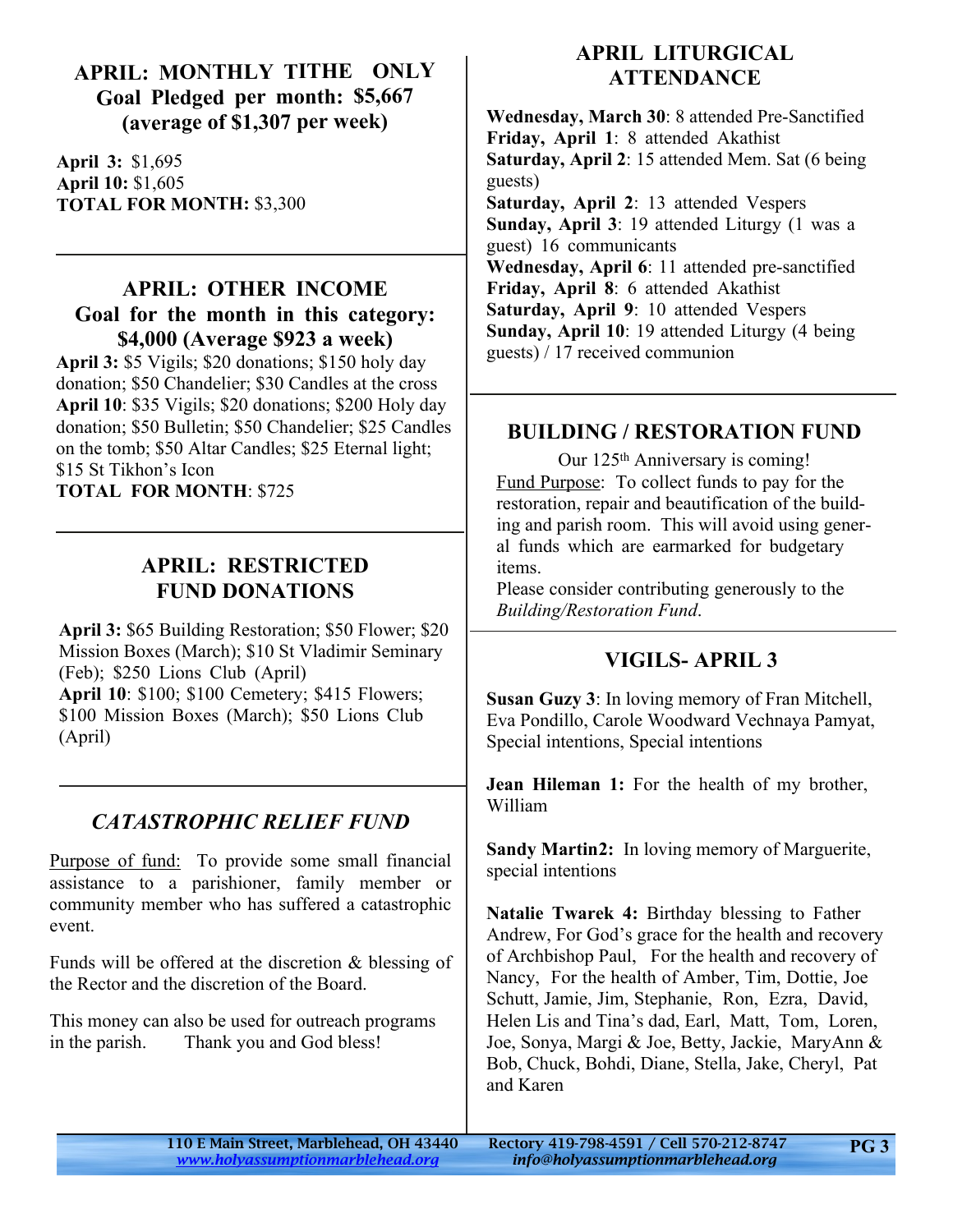# Pascha Flowers

#### **Fr. Andrew:** (11 Flowers)

- $\triangle$  For the health of his family & friends
- $\triangle$  For the health of all the parishioners, their families & all priests who have served this community
- $\triangle$  For the health of all first responders especially Summit Fire & Police, Marblehead Police & Danbury Fire
- $\triangle$  For all those suffering in the War in Ukraine
- $\blacklozenge$  For all the friends of this parish, the Administration, businesses and residents of this Village
- ♦ For the health of His Eminence AB Paul
- ♦ In memory of my ordaining bishop His Eminence Metropolitan Nicholas
- ♦ In Memory of my parents George & Dorothy
- $\bullet$  In Memory of my family & friends
- $\triangle$  In memory of those who lost theirs lives in the war in Ukraine
- ♦ In memory of the deceased Hierarch's of the Diocese & the Carpatho-Russian Diocese & the Priests of this parish

#### **Kowal Family: (4 Flowers)**

♦ In memory of Mary Christos, Triantafilos, Marika & mother, Theopheny and her father Triantafilos, Daniel, Marjorie & Peter

# **VIGILS- APRIL 10**

**Susan Guzy 2:** Special intentions, Special intentions

#### **Sandy Martin** 1: special intentions

**Natalie Twarek** 5: In loving memory of Nancy Sitzler, For God's grace for the health and recovery of Archbishop Paul, For the health and recovery of cousins Carole Conaway, and Sharon and Charlie Dietrich, For the health of Amber, Tim, Dottie, Joe Schutt, Jamie, Jim, Stephanie, Ron, Ezra, David, Helen Lis and Tina's dad, Earl, Matt, Tom, Loren, Joe, Sonya, Margi & Joe, Betty, Jackie, MaryAnn & Bob, Chuck, Bohdi, Diane, Stella, Jake, Cheryl, Pat and Karen, special intentions



#### **Guzy Family**: (4 Flowers)

- $\blacklozenge$  For the Health of my Parish Family
- ♦ For the Health of my brother Gary and all my relatives
- ♦ In memory of departed members of the Guzy and Felenchak Families
- ♦ In memory of Frank, Julia, Bill and Carole & Jay

#### **Martin Family:** (3 Flowers**)**

- ♦ For the Health of the Elchisko & Martin Families
- ♦ In loving memory of Marguerite
- ♦ In loving memory of the Elchisco & Martin Family

#### **Twarek Family:** (4 flowers)

- $\triangle$  Paschal blessings & good health to our family & friends
- ♦ In loving memory of our parents, grandparents, godparents & all departed family & friends

#### **Kovach Family:** (3 flowers)

- $\triangle$  For Health & thanksgiving of family and friends
- ♦ In memory of departed family & friends

### **APRIL CHURCH CLEANING SCHEDULE**

Week of April 17: Stephanie Week of April 24: Laura

# **FOR YOUR PRAYERS**

Diane Tryon 109 Joslyn Street Arcadia, OH 44804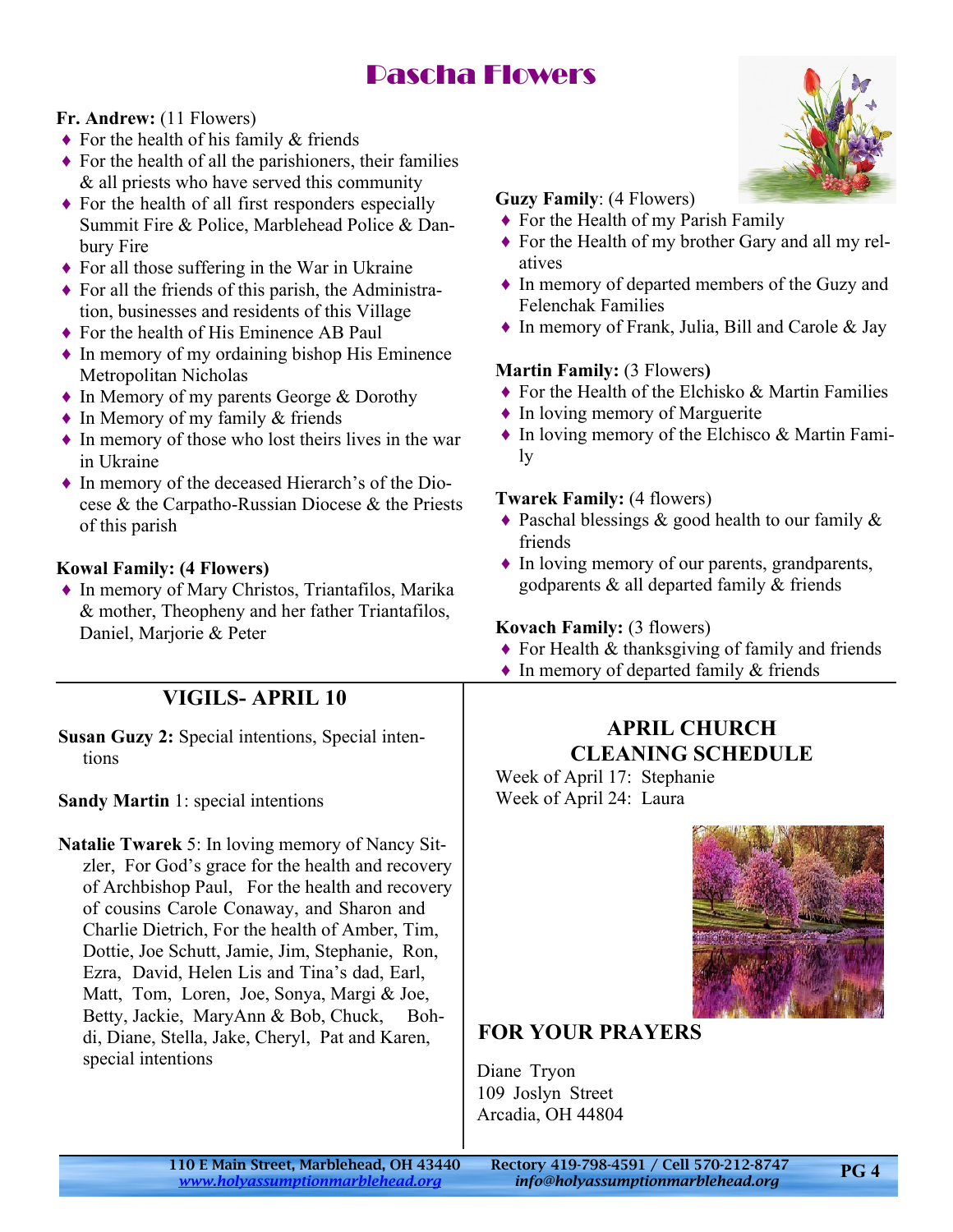# **Metropolitan Tikhon makes Primatial Visit for the Enthronement of His Grace Bishop Alexis of Sitka and Alaska**

On Friday March 25th 2022, His Beatitude Metropolitan Tikhon traveled to the Diocese of Alaska to preside at the Enthronement of His Grace Bishop Alexis, Bishop of Sitka and Alaska.

Upon his arrival to Anchorage, His Beatitude was greeted at the airport by His Grace Bishop Alexis and the clergy and faithful of the diocese.

On Saturday, March 26th, His Beatitude traveled to Palmer, AK where he visited Archangel Michael Candles Church Supply. His Beatitude then continued on to Wasilla where he visited Saint Juvenaly and His Companion Mission. Priest Timothy Kolb, acting rector welcomed His Beatitude and gave him a tour of the mission.

Later that day, His Beatitude returned to Anchorage to preside at the Vigil service at Saint Innocent Cathedral followed by dinner with the local clergy.

On Sunday, March 27th, His Beatitude presided at the Hierarchical Divine Liturgy and the Enthronement of His Grace Bishop Alexis. Concelebrating was also His Grace Bishop Gerasim, Bishop of Forth Worth and Auxiliary to the Diocese of the South. During the Liturgy, on behalf of His Grace Alexis, His Beatitude awarded Archpriest Stephan Heckman, Rector of Holy Transfiguration Church in Pilot Station, the right to wear the mitre.

At the conclusion of the Divine Liturgy, Metropolitan Tikhon welcomed all those gathered including a number of esteemed guests, and congratulated Bishop Alexis exhorting him "to always remember that he is not alone and that there is a great cloud of witnesses of Alaskan and ecumenical saints to help you. And there is the wider church in America. All of the faithful of America feel family pride and family concern for our mother diocese, and we stand ready to support you, the shepherd of Sitka and Alaska". With those words, he presented the archpastoral staff to Bishop Alexis who ascended the cathedra to bless the gathered clergy and faithful.

A festive luncheon following in the church hall along with the presentation of many gifts to His Grace

Bishop Alexis.

May God grant many years to His Grace Bishop Alexis and the clergy and faithful of the Diocese of Alaska!

# **Donations Closed for Ukrainian Refugee Appeal**

Donations for the Ukrainian refugee appeal will close as of Friday, April 8, 2022. All donations received before then will be transferred to the Polish Orthodox Church's humanitarian agency ELEOS. If you would like to make additional donations, please send them to International Orthodox Christian Charities (IOCC). Any donations received by the Orthodox Church in America after the close of the appeal will be sent on to IOCC.

Thanks to your generous support, the OCA was able to collect over \$700,000 to ELEOS.



#### **Tomb Candles:**

Effective in May, tomb candles will no longer be available for purchase. To prevent the build up of wax on the walls, and to preserve the new painting work, following discussion, the Parish Council, with my blessing and agreement, have decided to discontinue their use. Thank you for your understanding.

# **Special Meeting:**

On Sunday, May 1 following the Divine Liturgy (but before blessing of graves) there will be a special meeting of the parish. Purpose: to discuss and vote on the renovation work on the outside of the parish in our preparation for the  $125<sup>th</sup>$  anniversary of the church. Fourteen (14) members need to be present. An affirmative vote of eleven (11) is required to move forward with the renovations.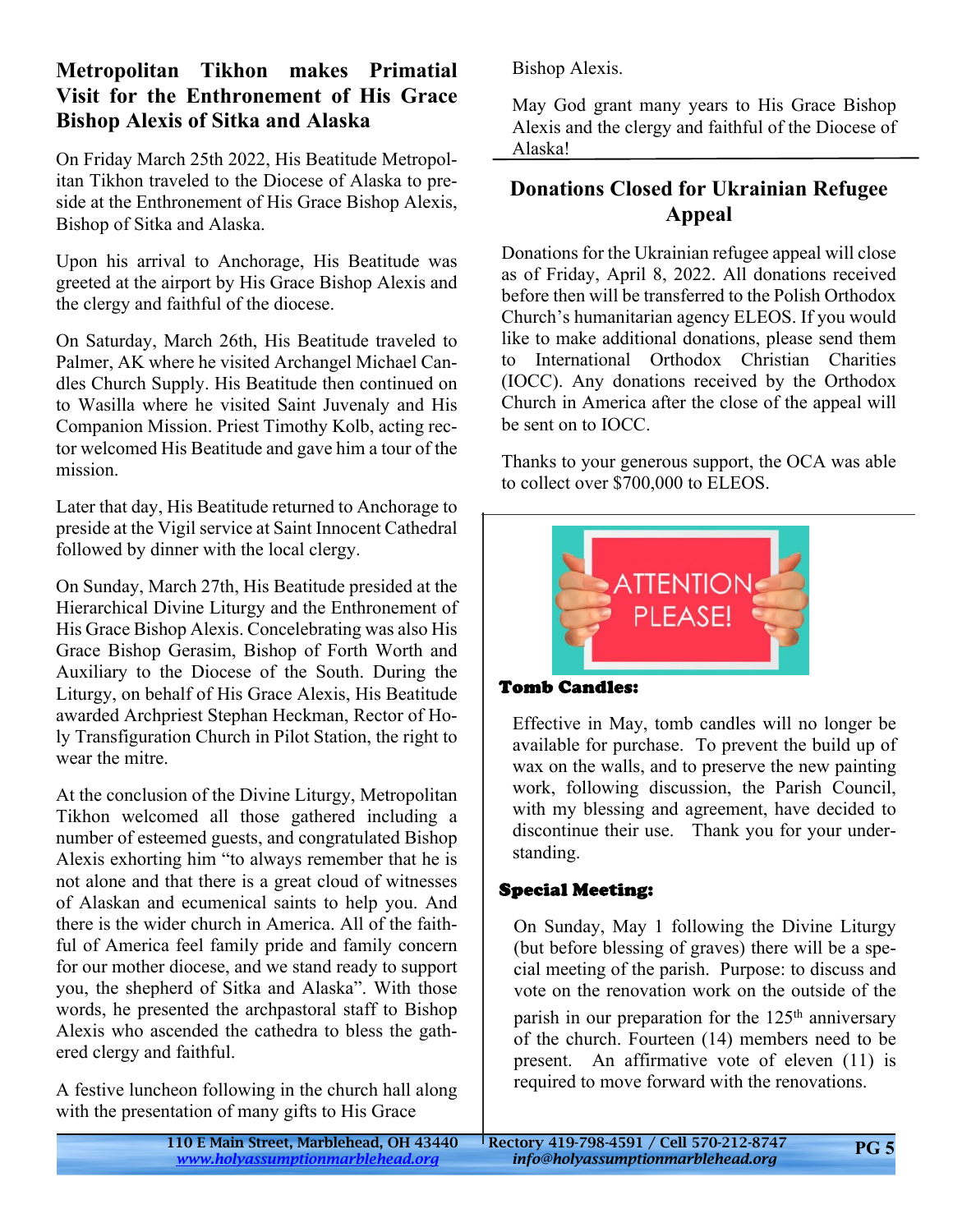# **PRAYER LIST- UPDATED April 13**

**HIERARCH'S / CLERGY: His Beatitude, Metropolitan Herman; Archbishop Paul; Archbishop Benjamin from San Fransico; John Duranko** (Father's home pastor)**; James Gleason** (Father's Spiritual Father)**; Moses Berry; Gregory Grivna; Emilian Hutnyan; Joseph Von Klarr; Michael Kuzara; John Zabinko / Deacon Paul Gansle, Deacon Peter Rentsch, Deacon Michael Wilson / Sub-deacon Wylie Meath**

**MATUSHKII: Pani Patricia Duranko; Susan Dank; Virgina Lecko; Maura McCarntey; Roberta Spengler; Margaret Zabinko**

**PARISHIONERS & THEIR FAMILIES: James Bargdill (**Schutt); J**im Basala** (Fr.); **John Beadle** (Elchisco)**; Kristen Cassell; Carole Conaway** (Twarek); **Maryann Cook** (Twarek); **Sharon Dietrich** (Twarek); **Charlie Dietrich** (Twarek); **Ethan Feldman** (Fr); **Michael Glovinsky; Heidi Golob; Shirley Gresh (**Glovinsky); **Joseph Habegger** (Kovach)**; Elaine Hileman; Betty Kovach**; **Helen Lis**; **David Mazurik; Child Stella Miller** (Elchisco); **Nancy Naiser** (Royhab); **William Pipenur** (Hileman)**; Pat Rentz; Earl Rindfleisch**; **Helen Jean Rofkar (**Elchisco); **Joe Rose; Sonya Rose; Ron Royhab; Maryann Royhab; Stephanie Royhab; Joe Schutt; Diane Tryon; Greg Tyron; Tom Twarek; Child Bodhi (**Cassell); **Kathryn Tryon & her unborn child**

**OTHER REQUESTS: Mary Dank** (ABL); **Layne Demkosy** (Fr); **Paul Demkosky** (Fr.); **Marge Dziama; Child Ezra; Zoe Finley** (ABL);; **Ruthe Flewelling**; **Ben Franklin** (Kovach); **Dorothy Goldman (**Twarek); **Donald Gresh** (Glovinsky); **Andrea Joy** (Kovach); **Maria** (ABL); **Jake Lipstraw** (Twarek); **Mark Ludvik** (Guzy); **Mark Masica (**Kovach); **Pauline Meath** (Fr)**; Karen Muzyka (F**r); **Noah** (ABL); **Jamie Philpot** (Twarek);**William Romanchak** (Fr); **Andrew Rydgi**g (ABL);**Sandy Scafaria** (Hileman); **Chuck Wiedenhoft (**Twarek); **Sara** (Jake)**; Chris Quotap (**Fr); **Zoland Zile** (Fr.); **Molly and her unborn child (Fr.); Ashley and her unborn child**

**MILITARY: Alex, Nathan Brown, Craig Cassell, Cory Deaton , Jake Ellithorpe, Jordan Fulton, Alena Grabavoy, Justin Issler; Nicholas & Tikhon, Cory Deaton, Alex Zarnow**

**CAPTIVES: Metropolitan Paul (Orthodox Archdiocese of Aleppo), Archbishop John Syriac Archdiocese of Aleppo, The UN & IOCC humanitarian aid workers in & around Syria; Those suffering persecution in Iraq, Syria, Israel, Egypt, Ukraine and throughout the world**



**NOTE:** ABL (Archbishop's request) / Please let Fr. Andrew know who can come off the list or be put on.



# **PLEASE CHECK PRAYER LIST**

Please check the prayer list to make sure I have everyone's corrections, additions and deletions correct. If anyone can be taken off, please let me know.

|          | <b>READER</b> |
|----------|---------------|
| April 17 | Tim           |
| April 24 | Joe           |

Thank you Fr. A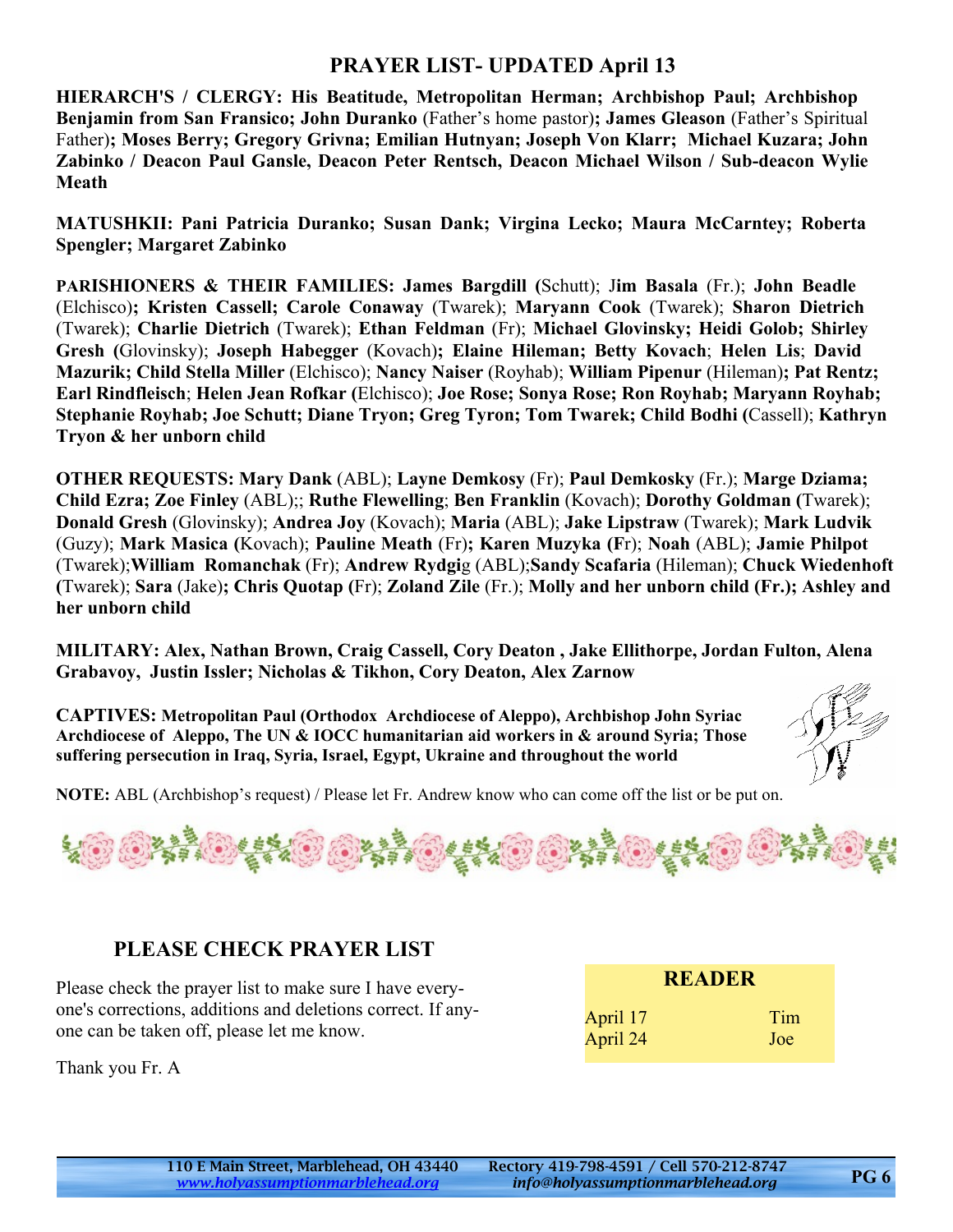| <b>APRIL Celebrations</b>                                                                                                                                      |                                                                                                                                                                       |                                                                                                                                                    |  |
|----------------------------------------------------------------------------------------------------------------------------------------------------------------|-----------------------------------------------------------------------------------------------------------------------------------------------------------------------|----------------------------------------------------------------------------------------------------------------------------------------------------|--|
| <b>ANNIVERSARIES</b>                                                                                                                                           | <b>BIRTHDAYS</b>                                                                                                                                                      |                                                                                                                                                    |  |
| 17- Matt & Brittany<br>20- Ron & Bobbie Royhab<br>4-30-2011: Retired Bishop Matthias of<br>Chicago<br><b>NAMESDAY</b><br>4-22: Archbishop Nathaniel of Detroit | 1-Shawn Lariccia<br>2- AP Andrew Bartek<br>4- His Grace Bishop Matthias<br>5-Fr. Herman Kincaid<br>5- Nicholas Weisend<br>6-His Grace Bishop Paul<br>10- Jean Hileman | 18- Nancy Bunge<br>18- Diane Tryon<br>20- Nectarios Mihaly<br>22- Greg Tryon<br>23- Paul Demkosky Jr<br>24-Matt Lariccia III<br>27- William Jerome |  |
| 4-25: Archbishop Mark of Philadelphia                                                                                                                          | 11- Christopher Mihaly<br>13- Jennifer Heffernan<br>13-Margarita Leso<br>17- Natalie Twarek                                                                           | 27- Katie Cassell<br>28- Serena Byngton<br>29- Katie Twarek                                                                                        |  |

# **THANK YOU**

- From Natalie for a donation of \$60 for what is needed from the Wish List.
- From Joe & Valerie of a donation of \$200 towards Wine

# **40 DAY REMEMBRANCE**

**April 17:** Robert Hayna **May 1:** Gary Smolk / David Lavalle **May 15**: Nancy Sitzler / John Kotch



# APRIL Reposed

1-Andy Basala (1982) 1-Andreas Basala (1923) 1-Larry Twarek (2019) 4- Sophia Jump (2012) 4- Rose Bartek (1986) 4- Harry Flewelling (2018) 4- Matthew Kollar 6- John Sabol (2017) 7- Louis M. Benya (1976) 7- Mitered Archpriest Basil Dziama (1969) Former Pastor 28-Ann Kovalick (2018) 7- Bob Mazur (2018) 9- Julia Guzy (2021) 11- Archbishop John (1982) 11- LaVerne Schutt (2014) 12- Helen Tomko (1989) 14- Paul Glovinsky (1978) 15- Stephen Brooks (2005) 16- Mary Wright (2005) 17- Lois Mazurik (1999) 22- Olga Belenky (1971) 22- John Beadle (1988) 22- Fred Millie (1996) 23- Anna Basala (1994) 24- Demasthony Ballan (1968) 24- Fr. Stephen Dutko (2009) 26- Margaret Mazur (1987) 26- Russell Kovach (1981) 29- Olga Kollmeier (1972) 30- Anthony Hubicki (1977) Dolores Martin (1974) Herb Hobson (2004) Charles Rose (2015) Michael Elchisco (1913) Andrew Kopchock (1914) Anna Onyock (1916)

> 110 E Main Street, Marblehead, OH 43440 Rectory 419-798-4591 / Cell 570-212-8747<br>www.holyassumptionmarblehead.org info@holyassumptionmarblehead.org *<www.holyassumptionmarblehead.org> info@holyassumptionmarblehead.org* **PG 7**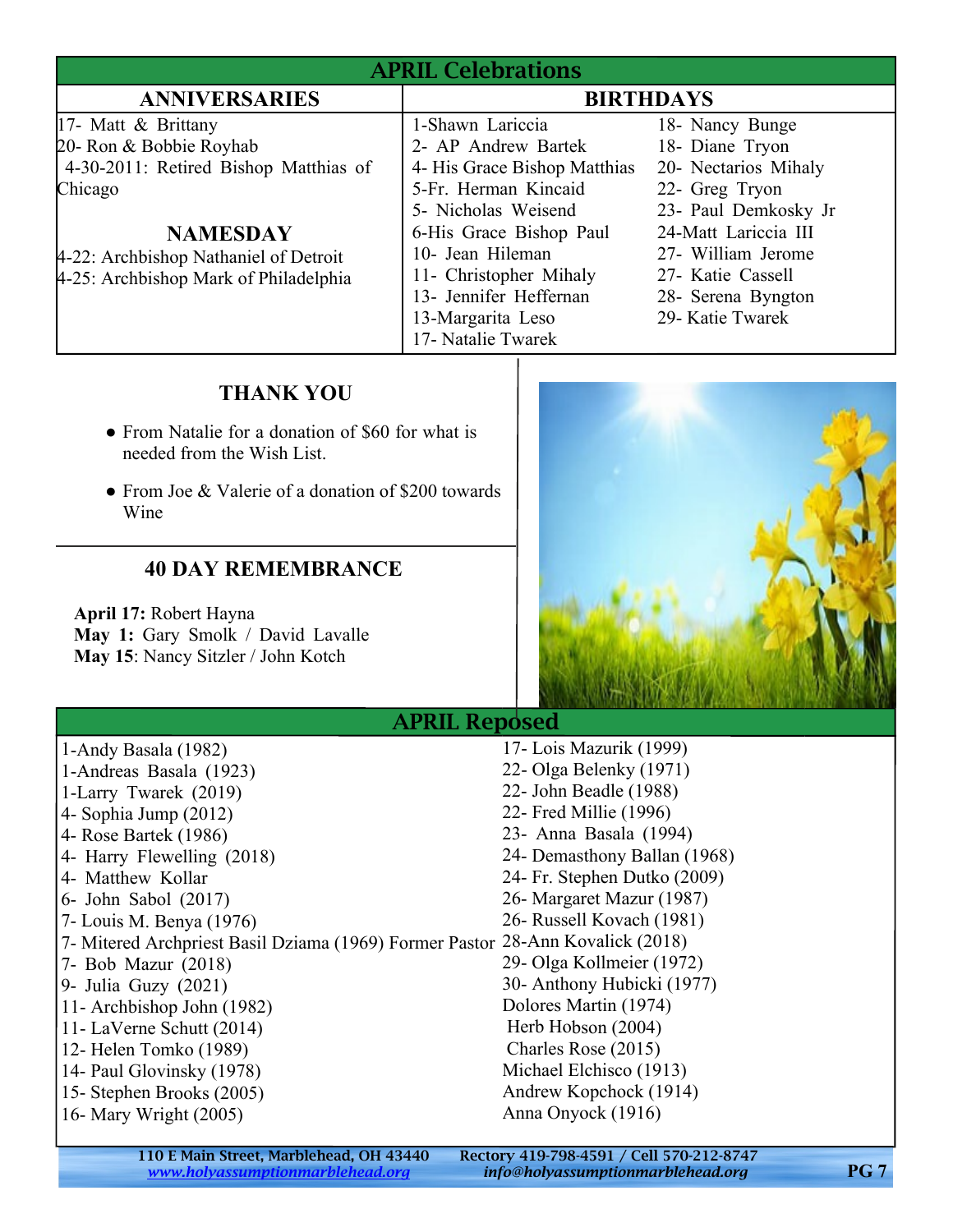# **Diocesan Administrator Visits Archbishop**

On Wednesday, March 30, His Grace Bishop Daniel of Santa Rosa, Administrator to the Diocese of the Midwest, arrived in Chicago for a two-day visit to pray with His Eminence Archbishop Paul and to continue giving his assistance to the diocese.

After landing in Chicago Wednesday morning, Bishop Daniel was taken to the Chancery and was given a tour of the diocesan facilities. After a brief discussion with members of the Chancery staff, His Grace left for the hospital to visit Archbishop Paul. The two hierarchs spent some time together in discussion and prayer.

That evening, Bishop Daniel was present at the Diocesan Cathedral, Holy Trinity Cathedral, for the Liturgy of Presanctified Gifts. The service was led by Priest Alexander Koranda, Cathedral Dean, and the Cathedral Protodeacon Thomas Keith, and Deacon Paul Garklavs. At the conclusion of the service, His Grace offered a few words on Great Lent and the current struggles in the world, and in the diocese:

"This God protected diocese, here in this community, you don't have your father present with you physically this year. His Eminence Archbishop Paul, as you know is hospitalized, and I know that you are praying for him, and I know in my heart that he is praying for you as well. But you don't have him with you and so there is a great loss there. He suffers and you suffer with him in his absence."

Shortly after, Fr. Alexander welcomed Bishop Daniel on behalf of Archbishop Paul and presented him with flowers thanking him for his prayers for Archbishop Paul, and for his care of the diocese during this difficult time.

The following day, March 31, Bishop Daniel made a pilgrimage with Archpriest Paul Jannakos, Chancellor, and Priest Alexander Koranda, to St. Sava Serbian Orthodox Monastery to venerate the relics of St. Mardarije. Priest Nikolaj Kostur, Secretary to the Serbian Midwestern American Diocese, welcomed the delegation and shared the history of the monastery and the diocese. During their visit, the delegation was able to offer prayers for Archbishop Paul and the faithful of the diocese.

Serbian Orthodox Monastery where His Grace Bishop Longin of New Gracanica-Midwestern America received Bishop Daniel and his delegation. His Grace Bishop Mitrofan of Canada was also visiting. After a warm conversation, the hierarchs and clergy gathered for lunch.

The day concluded with the service of Holy Unction at the cathedral. His Grace had an opportunity to meet some of the local clergy and offered a prayer at the end of the service for Archbishop Paul.

# **Prayers for Archbishop Paul on his 69th Birthday**

His Grace Bishop Daniel, the clergy and faithful of the Diocese of the Midwest congratulates our hierarch, His Eminence Archbishop Paul, on the commemoration of his 69th birthday.

God has given you a difficult cross, but we are with you in love and prayers, trusting in His merciful loving kindness.

EIS POLLA ETI DESPOTA

# **Philippians 4:4-9 (Epistle)**

Rejoice in the Lord always. Again I will say, rejoice! Let your gentleness be known to all men. The Lord is at hand. Be anxious for nothing, but in everything by prayer and supplication, with thanksgiving, let your requests be made known to God; and the peace of God, which surpasses all understanding, will guard your hearts and minds through Christ Jesus. Finally, brethren, whatever things are true, whatever things are noble, whatever things are just, whatever things are pure, whatever things are lovely, whatever things are of good report, if there is any virtue and if there is anything praiseworthy – meditate on these things. The things which you learned and received and heard and saw in me, these do, and the God of peace will be with you.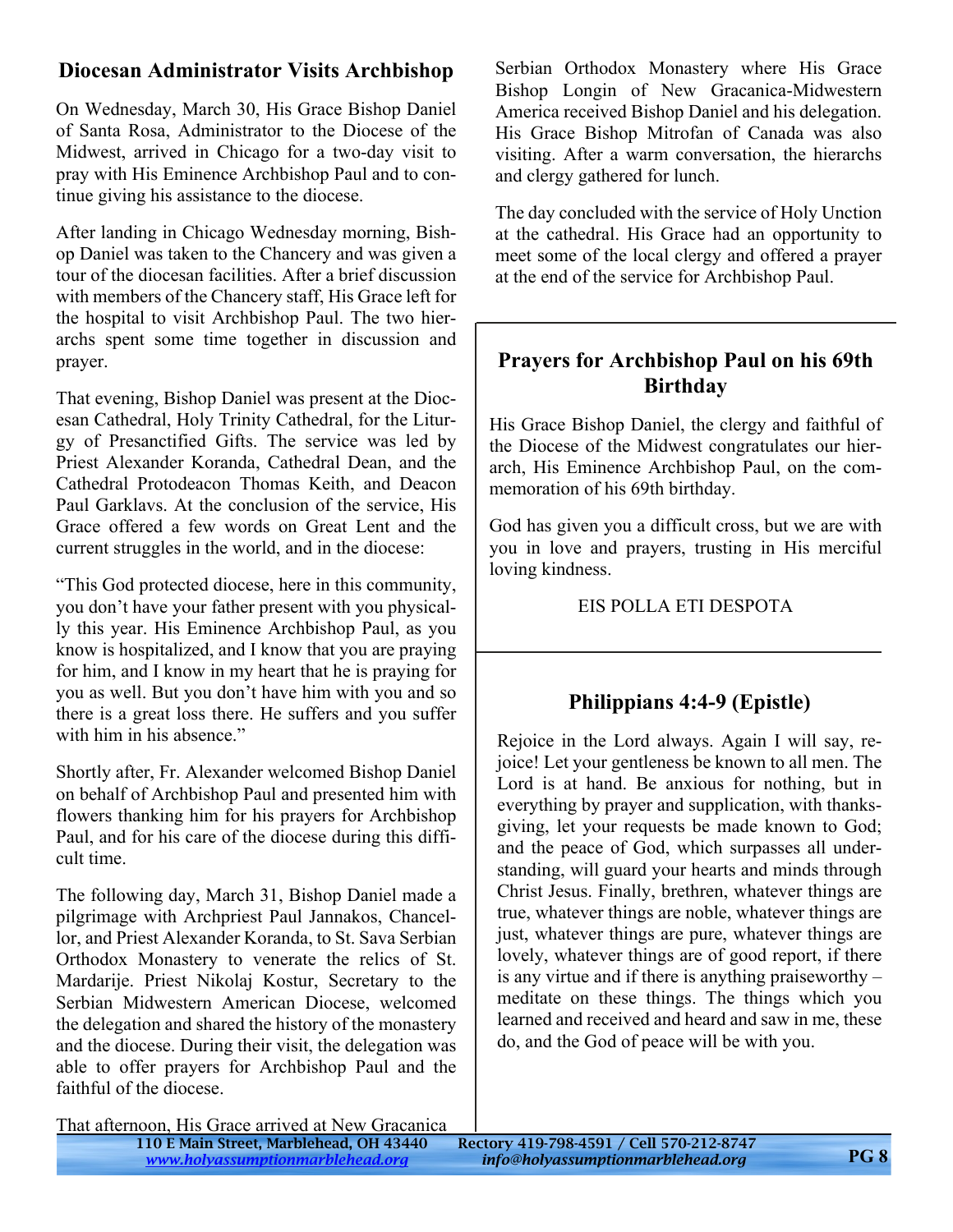#### **John 12:1-18 (Gospel)**

Then, six days before the Passover, Jesus came to Bethany, where Lazarus was who had been dead, whom He had raised from the dead. There they made Him a supper; and Martha served, but Lazarus was one of those who sat at the table with Him. Then Mary took a pound of very costly oil of spikenard, anointed the feet of Jesus, and wiped His feet with her hair. And the house was filled with the fragrance of the oil. But one of His disciples, Judas Iscariot, Simon's son, who would betray Him, said, Why was this fragrant oil not sold for three hundred denarii and given to the poor? This he said, not that he cared for the poor, but because he was a thief, and had the money box; and he used to take what was put in it. But Jesus said, "Let her alone; she has kept this for the day of My burial. For the poor you have with you always, but Me you do not have always." Now a great many of the Jews knew that He was there; and they came, not for Jesus' sake only, but that they might also see Lazarus, whom He had raised from the dead. But the chief priests plotted to put Lazarus to death also, because on account of him many of the Jews went away and believed in Jesus. The next day a great multitude that had come to the feast, when they heard that Jesus was coming to Jerusalem, took branches of palm trees and went out to meet Him, and cried out: "Hosanna! 'Blessed is He who comes in the name of the LORD!' The King of Israel!" Then Jesus, when He had found a young donkey, sat on it; as it is written: "Fear not, daughter of Zion; behold, your King is coming, sitting on a donkey's colt." His disciples did not understand these things at first; but when Jesus was glorified, then they remembered that these things were written about Him and that they had done these things to Him. Therefore the people, who were with Him when He called Lazarus out of his tomb and raised him from the dead, bore witness. For this reason the people also met Him, because they heard that He had done this sign.



#### **The Raising of Lazarus (Lazarus Saturday) Commemorated on April 16**

#### **Lazarus Saturday and Palm Sunday**

Visible triumphs are few in the earthly life of our Lord Jesus Christ. He preached a kingdom "not of this world." At His nativity in the flesh there was "no room at the inn." For nearly thirty years, while He grew "in wisdom and in stature, and in favor with God and man" (Luke 2:52), He lived in obscurity as "the son of Mary." When He appeared from Nazareth to begin His public ministry, one of the first to hear of Him asked: "Can anything good come out of Nazareth?" (John 1:46). In the end He was crucified between two thieves and laid to rest in the tomb of another man.

Two brief days stand out as sharp exceptions to the above—days of clearly observable triumph. These days are known in the Church today as Lazarus Saturday and Palm Sunday. Together they form a unified liturgical cycle which serves as the passage from the forty days of Great Lent to Holy Week. They are the unique and paradoxical days before the Lord's Passion. They are days of visible, earthly triumph, of resurrectional and messianic joy in which Christ Himself is a deliberate and active participant. At the same time they are days which point beyond themselves to an ultimate victory and final kingship which Christ will attain not by raising one dead man or entering a particular city, but by His own imminent suffering, death and resurrection.

By raising Lazarus from the dead before Thy Passion, Thou didst confirm the universal resurrection, 0 Christ God! Like the children with the palms of victory, we cry out to Thee, 0 Vanquisher of Death: Hosanna in the highest! Blessed is He that comes in the name of the Lord!

(Troparion of the Feast, sung on both Lazarus Saturday and Palm Sunday)

#### **Lazarus Saturday**

In a carefully detailed narrative the Gospel relates how Christ, six days before His own death, and with particular mindfulness of the people "standing by, that they may believe that thou didst send me" (John 11:42), went to His dead friend Lazarus at Bethany outside of Jerusalem. He was aware of the approaching death of Lazarus but deliberately delayed His coming, saying to His disciples at the news of His *Con't Next PG*

110 E Main Street, Marblehead, OH 43440 Rectory 419-798-4591 / Cell 570-212-8747 *<www.holyassumptionmarblehead.org> info@holyassumptionmarblehead.org*